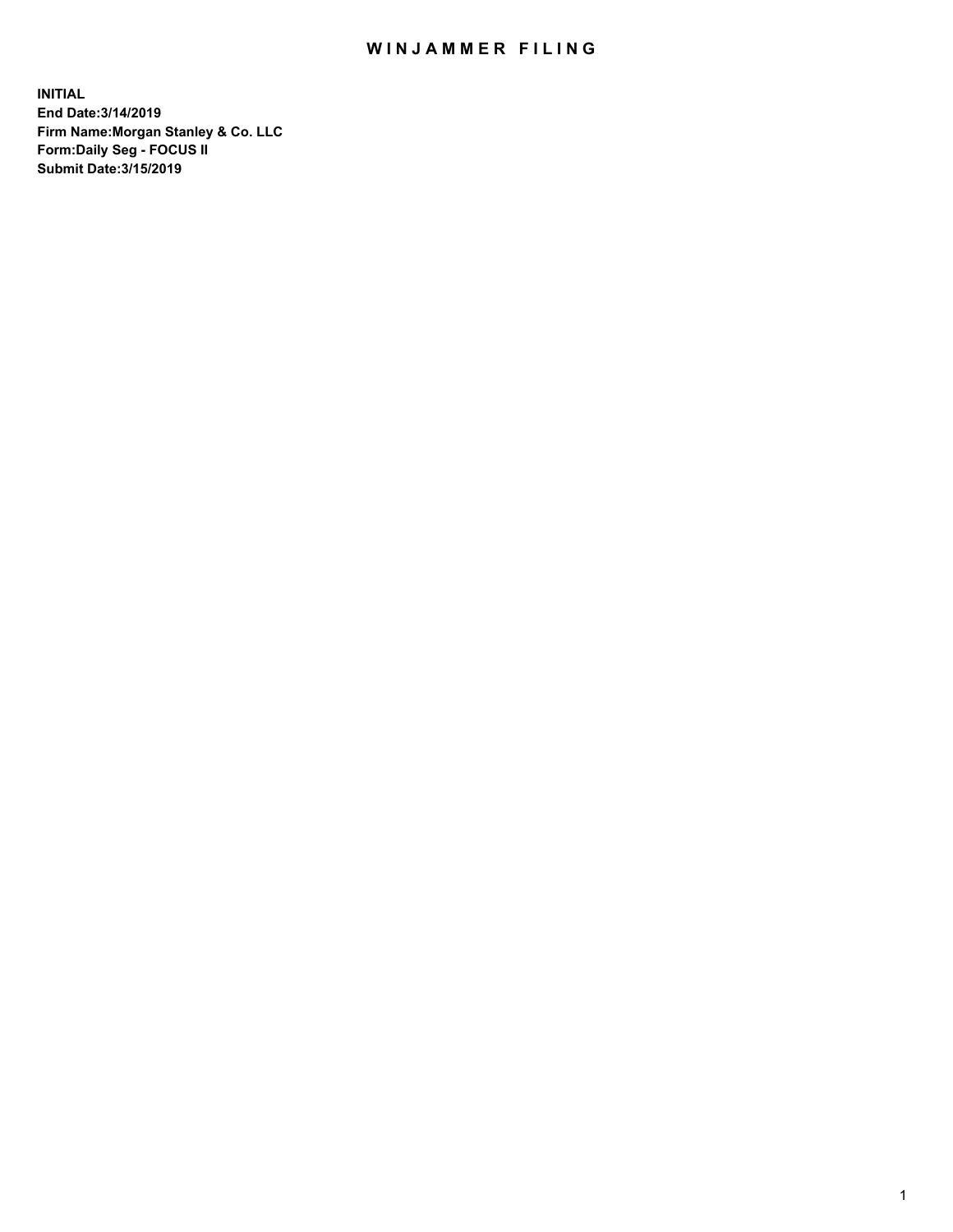**INITIAL End Date:3/14/2019 Firm Name:Morgan Stanley & Co. LLC Form:Daily Seg - FOCUS II Submit Date:3/15/2019 Daily Segregation - Cover Page**

| Name of Company                                                                                                                                                                                                                                                                                                               | Morgan Stanley & Co. LLC                                    |
|-------------------------------------------------------------------------------------------------------------------------------------------------------------------------------------------------------------------------------------------------------------------------------------------------------------------------------|-------------------------------------------------------------|
| <b>Contact Name</b>                                                                                                                                                                                                                                                                                                           | <b>Ikram Shah</b>                                           |
| <b>Contact Phone Number</b>                                                                                                                                                                                                                                                                                                   | 212-276-0963                                                |
| <b>Contact Email Address</b>                                                                                                                                                                                                                                                                                                  | Ikram.shah@morganstanley.com                                |
| FCM's Customer Segregated Funds Residual Interest Target (choose one):<br>a. Minimum dollar amount: ; or<br>b. Minimum percentage of customer segregated funds required:% ; or<br>c. Dollar amount range between: and; or<br>d. Percentage range of customer segregated funds required between:% and%.                        | 235,000,000<br><u>0</u><br><u>00</u><br>0 <sup>0</sup>      |
| FCM's Customer Secured Amount Funds Residual Interest Target (choose one):<br>a. Minimum dollar amount: ; or<br>b. Minimum percentage of customer secured funds required:%; or<br>c. Dollar amount range between: and; or<br>d. Percentage range of customer secured funds required between:% and%.                           | 140,000,000<br><u>0</u><br>0 <sub>0</sub><br>0 <sub>0</sub> |
| FCM's Cleared Swaps Customer Collateral Residual Interest Target (choose one):<br>a. Minimum dollar amount: ; or<br>b. Minimum percentage of cleared swaps customer collateral required:%; or<br>c. Dollar amount range between: and; or<br>d. Percentage range of cleared swaps customer collateral required between:% and%. | 92,000,000<br><u>0</u><br>0 Q<br>00                         |

Attach supporting documents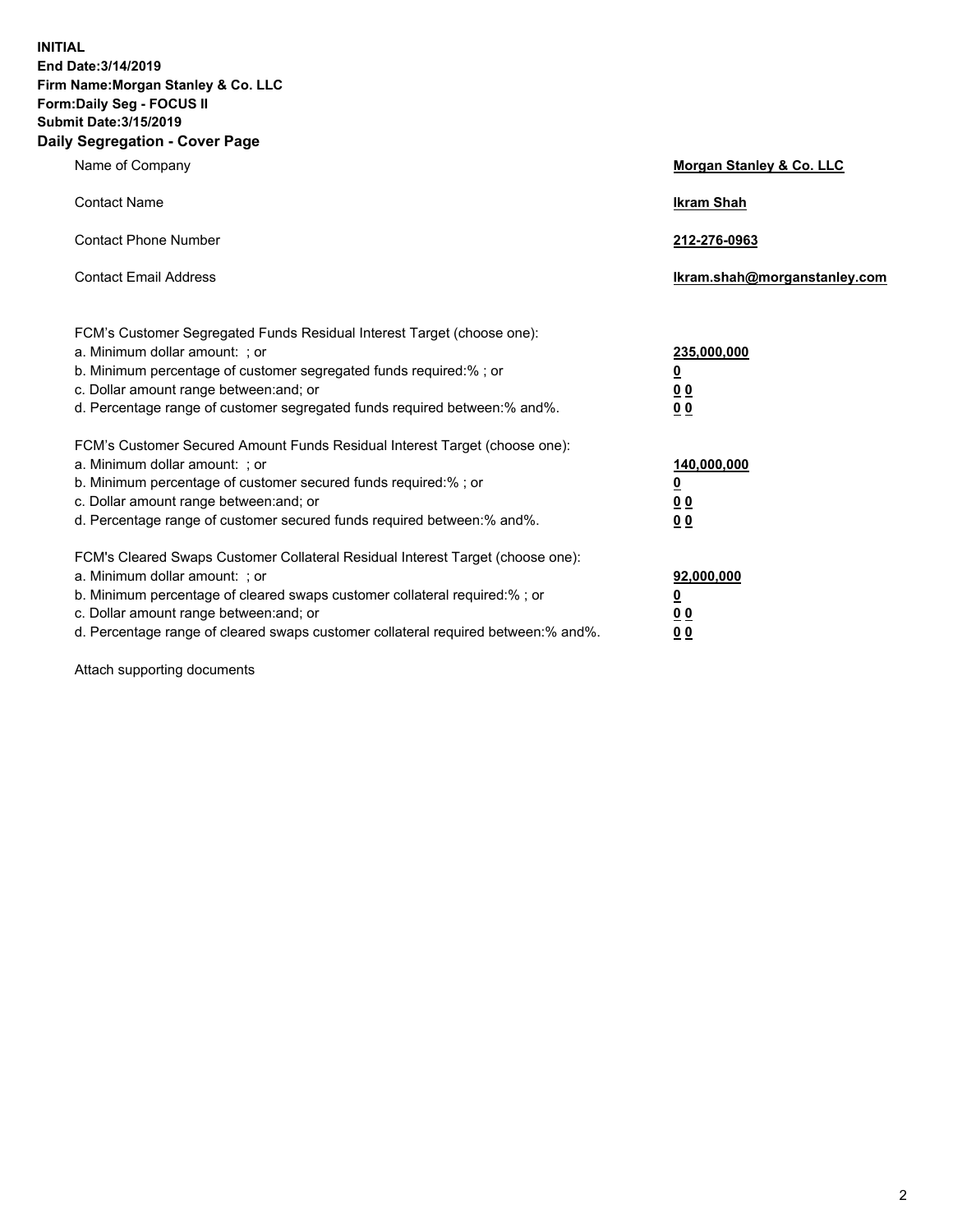## **INITIAL End Date:3/14/2019 Firm Name:Morgan Stanley & Co. LLC Form:Daily Seg - FOCUS II Submit Date:3/15/2019**

**Daily Segregation - Secured Amounts** Foreign Futures and Foreign Options Secured Amounts Amount required to be set aside pursuant to law, rule or regulation of a foreign government or a rule of a self-regulatory organization authorized thereunder 1. Net ledger balance - Foreign Futures and Foreign Option Trading - All Customers A. Cash **3,245,740,112** [7315] B. Securities (at market) **2,078,144,596** [7317] 2. Net unrealized profit (loss) in open futures contracts traded on a foreign board of trade **100,196,063** [7325] 3. Exchange traded options a. Market value of open option contracts purchased on a foreign board of trade **7,302,578** [7335] b. Market value of open contracts granted (sold) on a foreign board of trade **-10,545,795** [7337] 4. Net equity (deficit) (add lines 1. 2. and 3.) **5,420,837,554** [7345] 5. Account liquidating to a deficit and account with a debit balances - gross amount **17,893,878** [7351] Less: amount offset by customer owned securities **-16,932,915** [7352] **960,963** [7354] 6. Amount required to be set aside as the secured amount - Net Liquidating Equity Method (add lines 4 and 5) 7. Greater of amount required to be set aside pursuant to foreign jurisdiction (above) or line 6. FUNDS DEPOSITED IN SEPARATE REGULATION 30.7 ACCOUNTS 1. Cash in banks A. Banks located in the United States **434,920,380** [7500] B. Other banks qualified under Regulation 30.7 **1,023,627,703** [7520] **1,458,548,083** 2. Securities A. In safekeeping with banks located in the United States **91,690,659** [7540] B. In safekeeping with other banks qualified under Regulation 30.7 **0** [7560] **91,690,659** [7570] 3. Equities with registered futures commission merchants A. Cash **7,262,188** [7580] B. Securities **0** [7590] C. Unrealized gain (loss) on open futures contracts **654,703** [7600] D. Value of long option contracts **0** [7610] E. Value of short option contracts **0** [7615] **7,916,891** [7620] 4. Amounts held by clearing organizations of foreign boards of trade A. Cash **0** [7640] B. Securities **0** [7650] C. Amount due to (from) clearing organization - daily variation **0** [7660] D. Value of long option contracts **0** [7670] E. Value of short option contracts **0** [7675] **0** [7680] 5. Amounts held by members of foreign boards of trade A. Cash **1,971,663,126** [7700] B. Securities **1,986,453,937** [7710] C. Unrealized gain (loss) on open futures contracts **99,541,360** [7720] D. Value of long option contracts **7,302,578** [7730] E. Value of short option contracts **-10,545,795** [7735] **4,054,415,206**

- 6. Amounts with other depositories designated by a foreign board of trade **0** [7760]
- 7. Segregated funds on hand **0** [7765]
- 8. Total funds in separate section 30.7 accounts **5,612,570,839** [7770]
- 9. Excess (deficiency) Set Aside for Secured Amount (subtract line 7 Secured Statement Page 1 from Line 8)
- 10. Management Target Amount for Excess funds in separate section 30.7 accounts **140,000,000** [7780]
- 11. Excess (deficiency) funds in separate 30.7 accounts over (under) Management Target **50,772,322** [7785]

**0** [7305]

**5,421,798,517** [7355]

## **5,421,798,517** [7360]

[7530]

[7740] **190,772,322** [7380]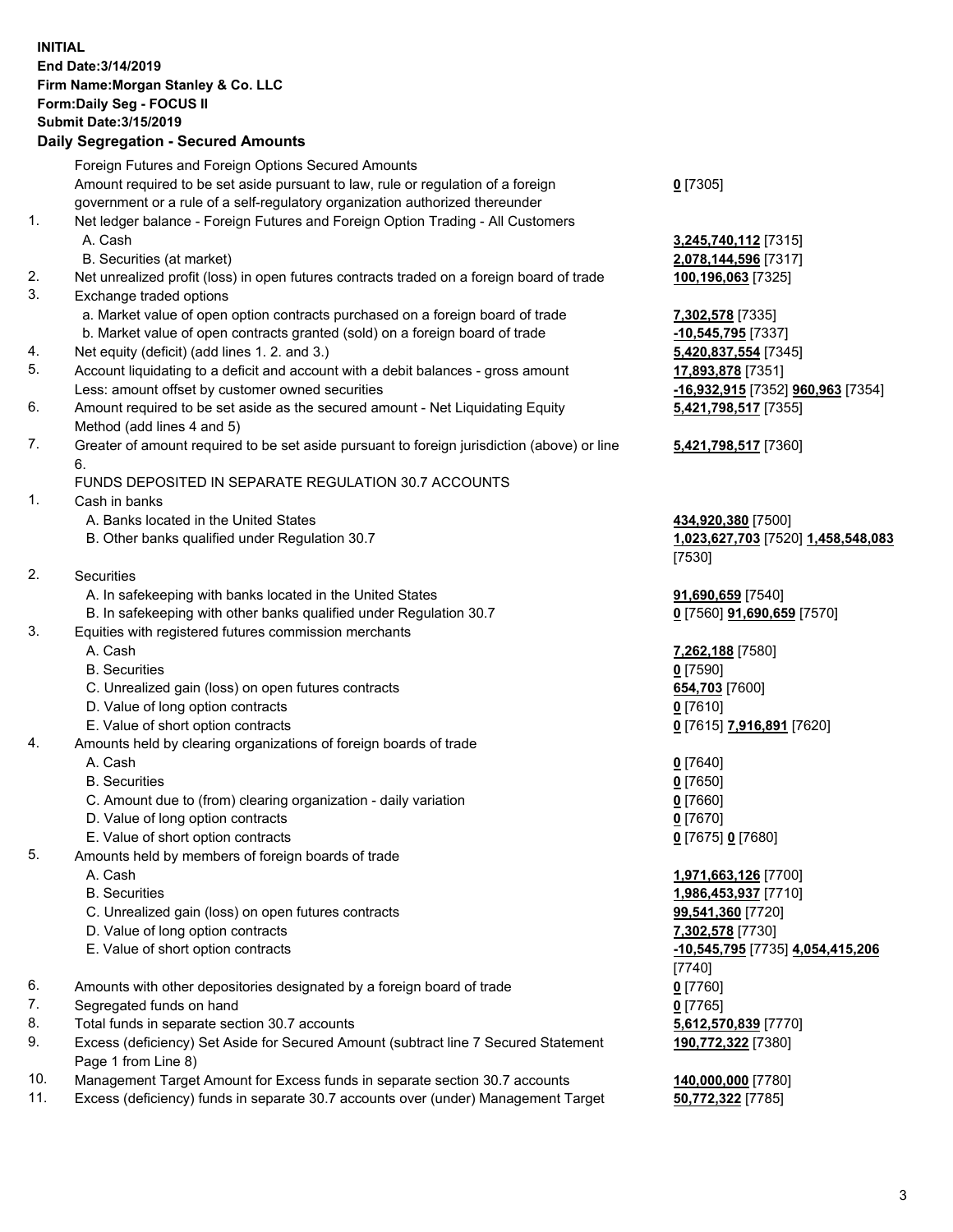**INITIAL End Date:3/14/2019 Firm Name:Morgan Stanley & Co. LLC Form:Daily Seg - FOCUS II Submit Date:3/15/2019 Daily Segregation - Segregation Statement** SEGREGATION REQUIREMENTS(Section 4d(2) of the CEAct) 1. Net ledger balance A. Cash **9,218,144,421** [7010] B. Securities (at market) **6,405,397,652** [7020] 2. Net unrealized profit (loss) in open futures contracts traded on a contract market **628,748,467** [7030] 3. Exchange traded options A. Add market value of open option contracts purchased on a contract market **227,557,204** [7032] B. Deduct market value of open option contracts granted (sold) on a contract market **-222,222,881** [7033] 4. Net equity (deficit) (add lines 1, 2 and 3) **16,257,624,863** [7040] 5. Accounts liquidating to a deficit and accounts with debit balances - gross amount **317,755,098** [7045] Less: amount offset by customer securities **-316,823,424** [7047] **931,674** [7050] 6. Amount required to be segregated (add lines 4 and 5) **16,258,556,537** [7060] FUNDS IN SEGREGATED ACCOUNTS 7. Deposited in segregated funds bank accounts A. Cash **3,839,920,122** [7070] B. Securities representing investments of customers' funds (at market) **0** [7080] C. Securities held for particular customers or option customers in lieu of cash (at market) **651,365,061** [7090] 8. Margins on deposit with derivatives clearing organizations of contract markets A. Cash **6,304,353,774** [7100] B. Securities representing investments of customers' funds (at market) **0** [7110] C. Securities held for particular customers or option customers in lieu of cash (at market) **5,754,032,591** [7120] 9. Net settlement from (to) derivatives clearing organizations of contract markets **-21,959,242** [7130] 10. Exchange traded options A. Value of open long option contracts **227,557,204** [7132] B. Value of open short option contracts **-222,222,881** [7133] 11. Net equities with other FCMs A. Net liquidating equity **11,989,938** [7140] B. Securities representing investments of customers' funds (at market) **0** [7160] C. Securities held for particular customers or option customers in lieu of cash (at market) **0** [7170] 12. Segregated funds on hand **0** [7150] 13. Total amount in segregation (add lines 7 through 12) **16,545,036,567** [7180] 14. Excess (deficiency) funds in segregation (subtract line 6 from line 13) **286,480,030** [7190] 15. Management Target Amount for Excess funds in segregation **235,000,000** [7194]

16. Excess (deficiency) funds in segregation over (under) Management Target Amount Excess

**51,480,030** [7198]